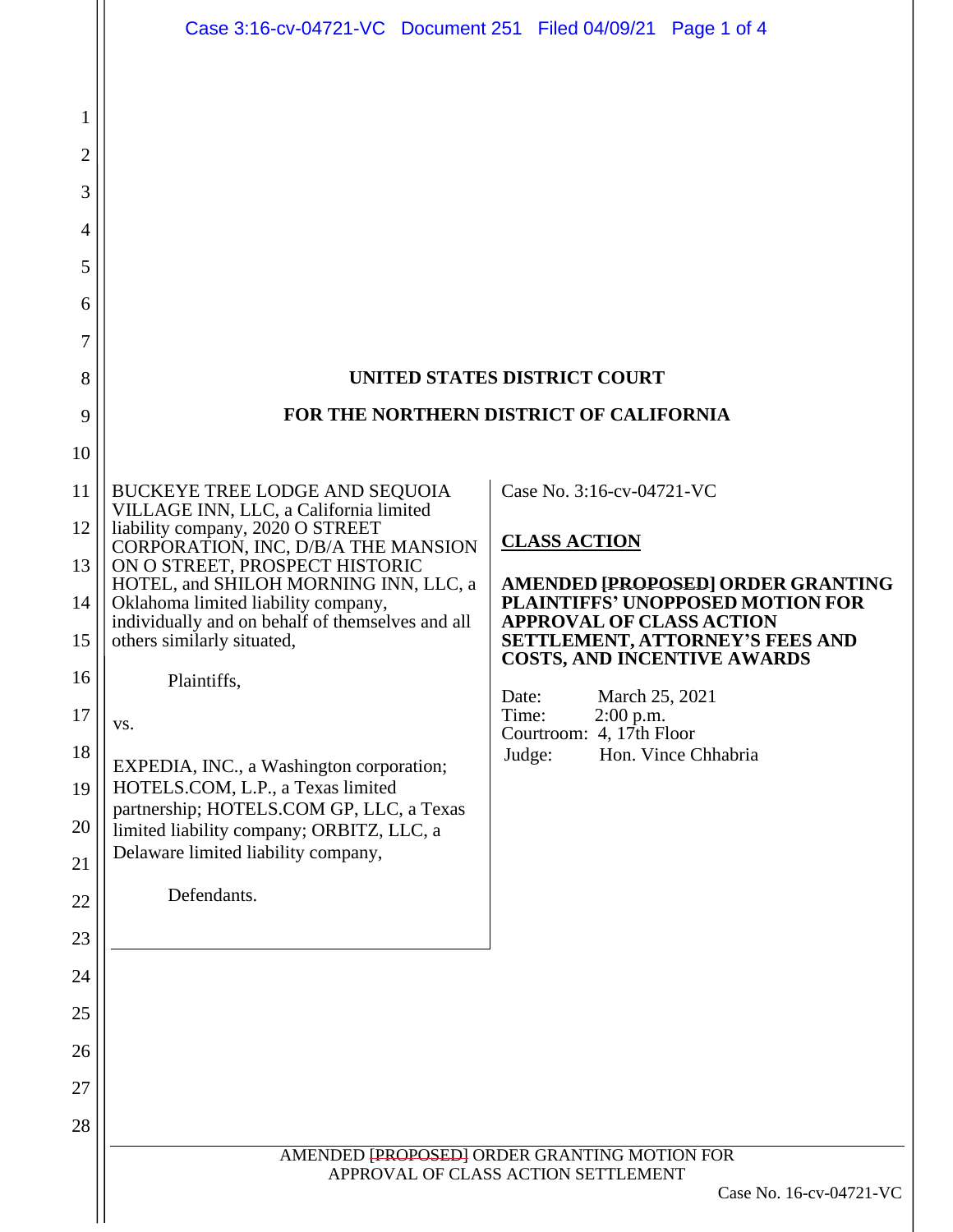## **[PROPOSED] ORDER**

Plaintiffs' Unopposed Motion for Approval of Class Action Settlement came on for regularly scheduled hearing before this Court as noticed. Having considered the Parties' briefs, supporting evidence, and other documents, and good cause having been shown, the Court hereby **ORDERS** as follows:

1. The Court confirms its certification of the Rule 23(b)(2) class and its finding that the requirements of numerosity, commonality, typicality, and adequacy had been established for a California Rule 23(b)(2) class; that the California class was ascertainable; and that questions of law and fact common to all Class Members predominated over questions affecting only individual members.

2. The Court confirms the appointment of the law firms Patterson Law Group, APC, Cuneo Gilbert & LaDuca, LLP, Pratt & Associates, and Richa Law Group, P.C. as Class Counsel.

3. The Court confirms the appointment of David Pfau, Ted Spero, Dennis Villavicencio, and Fred Wickman as Class Representatives.

4. The class action settlement is approved. It is fair, adequate, and reasonable, and it meets the requirements of Rule 23(e)(2) and the standards set by the Ninth Circuit in *Hanlon v. Chrysler Corp.*, 150 F.3d 1011, 1026 (9th Cir. 1998) and its progeny. Specifically, the Court finds that the following relevant factors weigh in favor of approval: (1) the strength of the plaintiffs' case; (2) the risk, expense, complexity, and likely duration of further litigation; (3) the risk of maintaining class action status throughout the trial; (4) the amount offered in settlement; (5) the extent of discovery completed and the stage of the proceedings; and (6) the experience and views of counsel.

21 22 23 24 25 26 27 28 <sup>1</sup> Cal. Mar. 18, 2015). And because notice is not required, neither is a preliminary approval hearing. *See*  5. Notice is not required for this Rule 23(b)(2) class. The terms of the Settlement provide for injunctive relief only and specifically preserve the Class Members' rights to bring claims for monetary damages of any kind. Class Members do not have the right to opt out. As a result, notice is not required. *Moreno v. San Francisco Bay Area Rapid Transit Dist.*, No. 17-cv-02911-JSC, 2019 U.S. Dist. LEXIS 13309, 2019 WL 343472, at \*10 (N.D. Cal. Jan. 28, 2019); *Stathakos v. Columbia Sportswear Co.*, No. 4:15-cv-04543-YGR, 2018 U.S. Dist. LEXIS 17138, at \*9 (N.D. Cal. Jan. 25, 2018); *Lilly v. Jamba Juice Co.*, No. 13-CV-02998-JST, 2015 U.S. Dist. LEXIS 34498, 2015 WL 1248027, at \*25-26 (N.D.

> AMENDED [PROPOSED] ORDER GRANTING MOTION FOR APPROVAL OF CLASS ACTION SETTLEMENT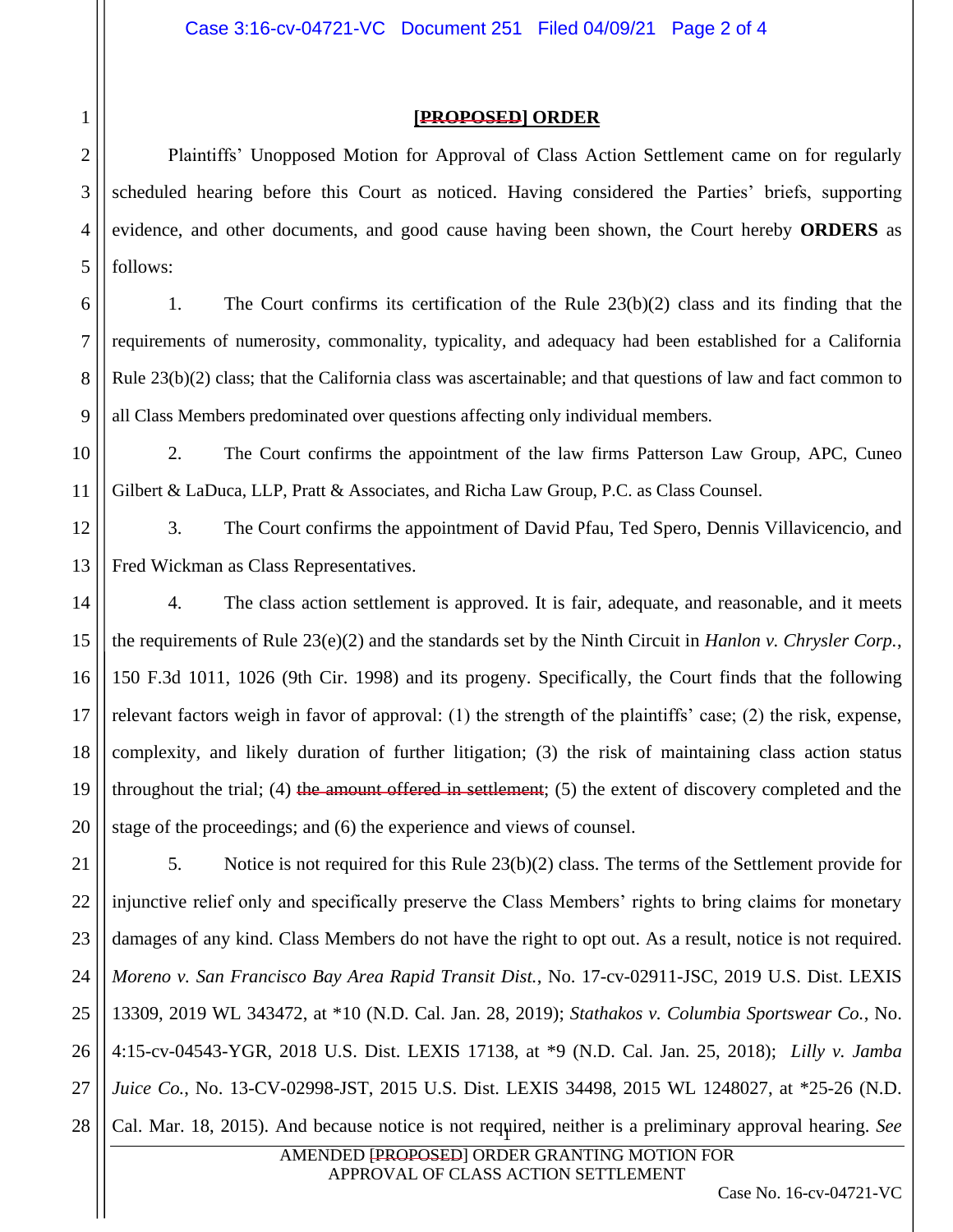1 2 3 4 5 *Stathakos*, 2018 U.S. Dist. LEXIS 17138, at \*15; *Lilly v. Jamba Juice Co.*, No. 13-CV-02998-JST, 2015 U.S. Dist. LEXIS 58451, at \*11 (N.D. Cal. May 4, 2015); *Kim v. Space Pencil, Inc.*, No. C 11-037996 LB, 2012 U.S. Dist. LEXIS 169922, 2012 WL 5948951, at \*17 ("[T]he reaction of class members is not relevant here because notice [is] not required under Federal Rule of Civil Procedure 23(e) and there is no binding effect on the Class nor is there a release being provided.").

6

7

8

9

10

11

12

13

14

15

16

17

18

19

20

21

22

23

24

25

26

27

6. The Court enters the injunction as defined in the Parties' settlement agreement as follows:

a. Expedia shall implement, within thirty (30) days of the entry of this Approval Order, the following injunctive relief:

i. Expedia shall use best efforts to ensure that properties with which Expedia does not have a contract and that have no relationship with a third party provider to the Websites ("class member properties") do not appear in search results on the Websites with unavailability messaging or on a property details page with unavailability messaging. Recognizing that technology is evolving, best efforts may include steps currently taken by Expedia and those that have been implemented since the filing of this Action, such as contractually requiring third party providers to notify Expedia when a hotel terminates its relationship with that third party and using technological controls to prevent hotels from appearing in search results when third parties notify Expedia that a hotel has terminated its relationship with that third party. Nothing in this Paragraph  $\hat{A}(a)(i)$  shall prevent Expedia from taking different or additional steps to ensure that class member properties do not appear in search results with unavailability messaging or on property details pages with unavailability messaging. To the extent that Expedia becomes aware that a class member property is appearing next to unavailability messaging, Expedia shall act promptly to remove that property from its Websites.  $6(a)(i)$ 

ii. Expedia shall remove from the Websites any property that terminates its contract with Expedia and that is not available to Expedia through a third party provider to the Websites.